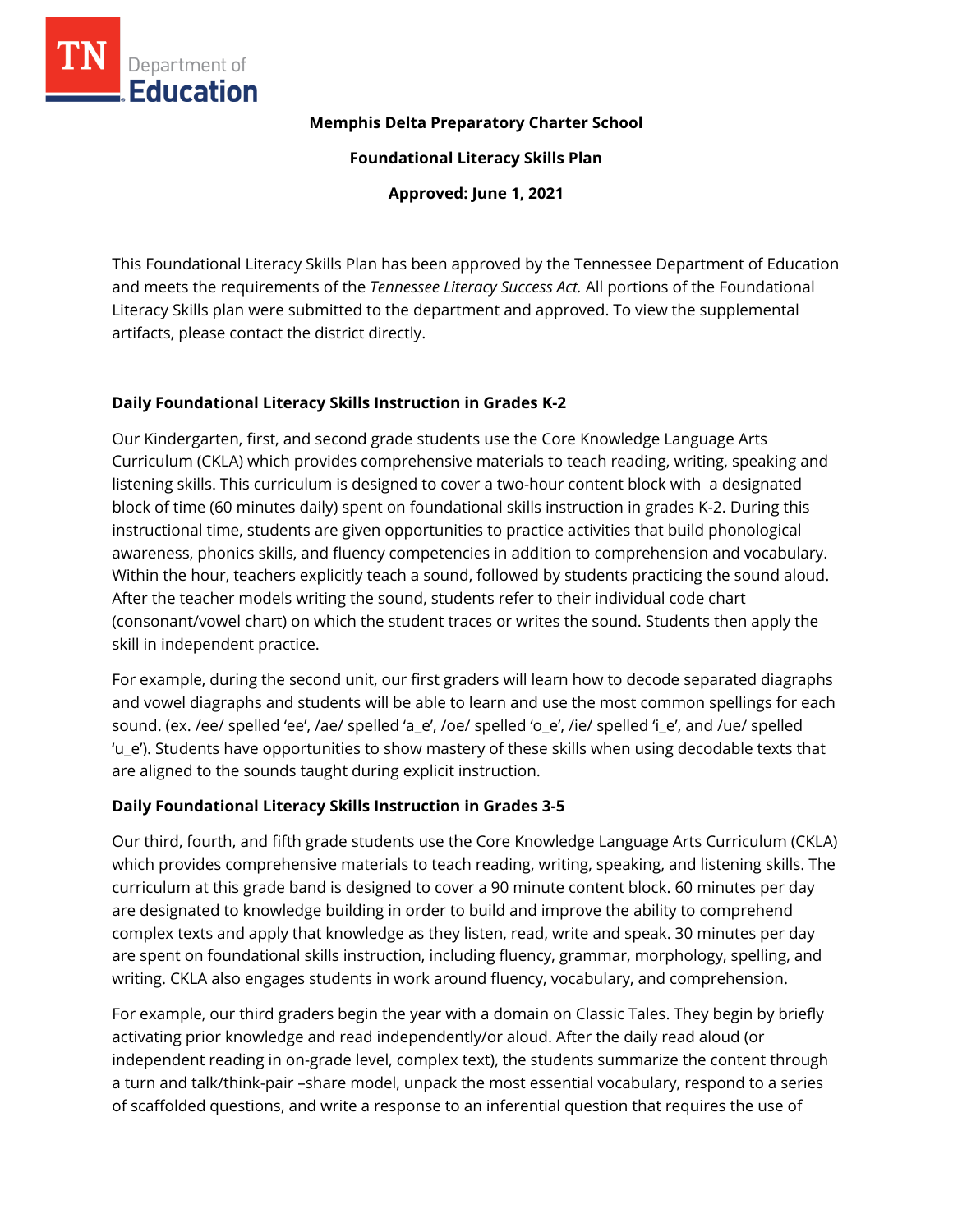Department of **Education** 

evidence from the text to support their answer. During vocabulary lessons teachers provide explicit support for vocabulary needed to access the complex text. Within the Classic Tales unit students review short vowels sounds and multi-syllabic words. Foundational skills instruction is embedded in all aspects of this 90 minute block and is dedicated to developing students' holistic literacy approach to fluency, vocabulary, and comprehension as recommended by research.

## **Approved Instructional Materials for Grades K-2**

Amplify - K-5 Core Knowledge Language Arts

## **Approved Instructional Materials for Grades 3-5**

Amplify - K-5 Core Knowledge Language Arts

## **Additional Information about Instructional Materials**

Our school has adopted an approved curriculum for ELA instruction; however, we have chosen to supplement the curriculum in several ways. Our school will use the Lifelong Readers Curriculum to further address foundational skills in daily instruction. This supplement allows us to focus more deeply on the phonological awareness and advanced phonemic awareness skills that are crucial for success through second grade. We use the oral drill activities from the curriculum which introduces common sounds and spellings (consonants, short vowels, r-controlled vowels, silent-e, diagraphs, yrule) found in the majority of children's literature.

# **Universal Reading Screener for Grades K-5. This screener complies with RTI<sup>2</sup>and Say Dyslexia requirements.**

NWEA-MAP, easyCBM, and Characteristics of Dyslexia Screening

### **Intervention Structure and Supports**

In the fall (August/September), winter (January/February), and spring (April/May), students are administered a universal screener, the NWEA MAP, to determine which students have a significant reading deficiency or are "at-risk". Our grade-level teachers and instructional leadership team reviews universal screener data to determine which of our students score below the 25th percentile. The students who demonstrate need based on this threshold are classified as in need of Tier II or Tier III instruction. Students in Tier II or III are given a diagnostic assessment to determine specific needs in order to best assign students to a small group with an intervention that will narrow skill gaps. Students receive daily, small-group intervention for at least 45 minutes in their area of greatest deficit. Our students receive explicit instruction in their area of deficit in small groups using research-based materials and strategies. Intervention takes place daily during a grade level time in the master schedule specifically designed for RTI. When students are in RTI groups, they work on activities and assignments that target skill growth and development in the specific area of need. For example, students who need instruction in decoding words may spend time practicing decoding words with sounds that have been previously introduced during their Tier I instructional time. Students scoring below the 25th percentile on any of the MAP benchmark assessments are identified and administered additional diagnostic assessments to further examine foundational and comprehension literacy deficits. Survey level assessments are additionally administered to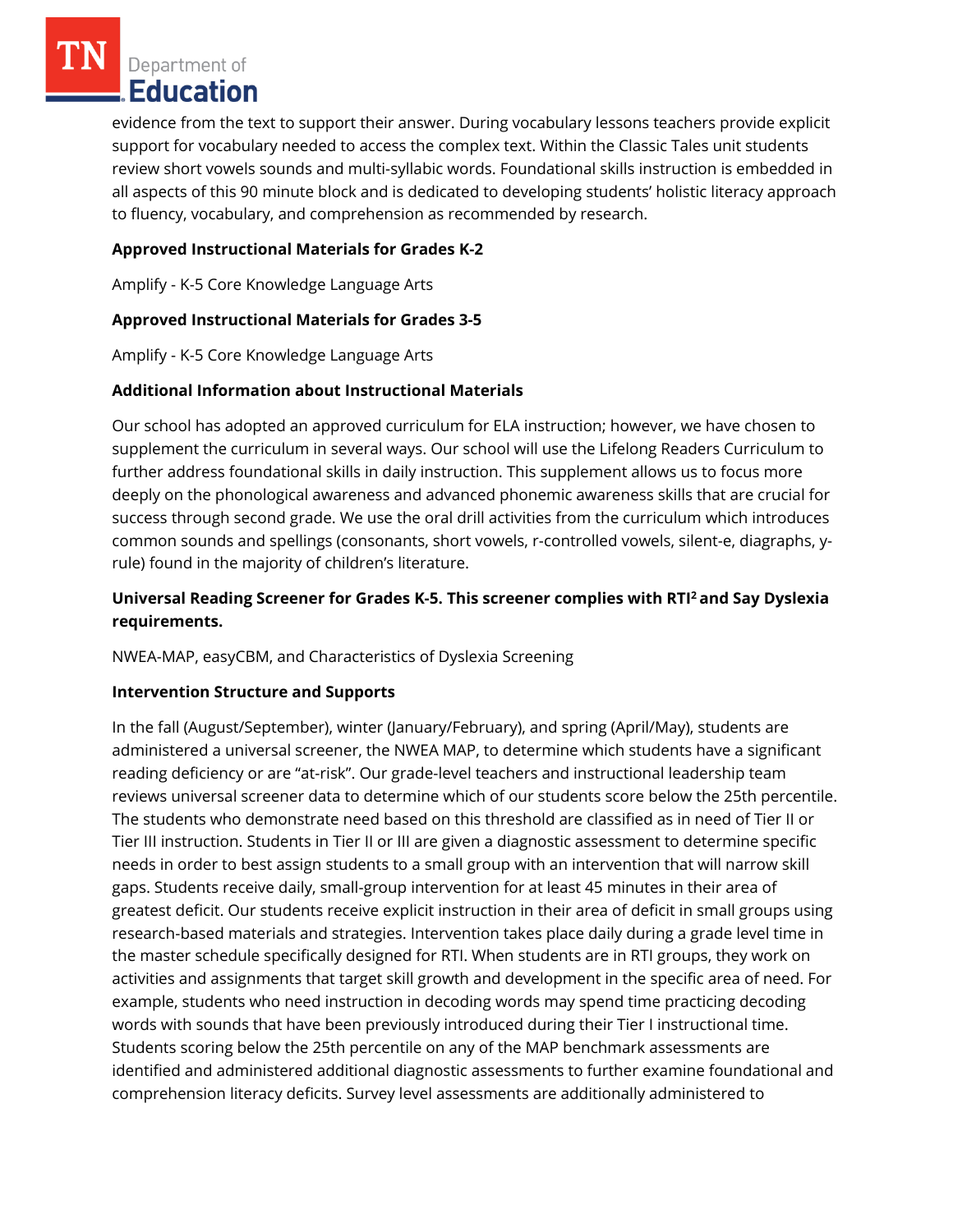Department of Education

determine whether students have characteristics of dyslexia. Specifically, kindergarten and first grade students are screened for Dyslexia using EasyCBM letter names, letter sounds, phoneme segmenting, word reading fluency, the Rapid Automatized Naming (RAN) and Phonics Word Reading Survey (PWRS) Extension Encoding (kindergarten only). Second through fifth graders scoring below the 25th percentile on any of the MAP assessments are administered the EasyCBM letter sounds, phoneme segmenting, word reading fluency, Passage Reading Fluency, in addition to the RAN. Students in second through fifth grade are screened automatically if they score below the 10th percentile rank on the Passage Reading Fluency Test or if requested by a teacher or parent.

# **Parent Notification Plan/Home Literacy Reports**

Our school notifies parents in grades K-5 if their child is considered "at-risk", as evidenced by students scoring in the 0-25th percentiles, immediately following the administration of the fall universal screening. The student scores are communicated in parent-friendly language that provides a clear explanation of student skill gaps and the depth and extent of student needs. Parents are informed of the intervention their child will receive, as well as the amount of daily time devoted to intervention services. Parents are further informed of the importance of being able to read on grade level text by the end of third grade.

Subsequently, parents are notified of their child's progress, or lack of progress, semi-quarterly. In the parent notification of progress, the parent is notified of any changes to the intervention if the student is not demonstrating sufficient progress as evidenced by progress monitoring and universal screening data. Parents are additionally provided with recommendations for home activities and interactions to support the growth of skills in area of deficit. Parent communication is sent out when students enter the RTI program, and on a monthly basis to provide updates on student progress.

The ELA curriculum we use also includes a parent letter for parents of students in grades K-2 that outlines the foundational skills and knowledge domains that both inform and equip parents to work with their child.

# **Professional Development Plan**

All K-5 licensed teachers will complete the Week 1 of the Early Literacy Training series asynchronously throughout June and July 2021. This training will focus on foundational reading development and phonics. We will ensure all educators receive a certificate of completion. In July, two Memphis Delta Prep teachers will participate in the week 2 in-person training of the Early Literacy series. These participating teachers will bring the key learning back to all teachers during summer training. The training will emphasize the application of strong instruction in phonological awareness, phonemic awareness, phonics, fluency and vocabulary. Teachers will additionally participate in the free content training provided by our in house Instructional Coaches. The training will focus on content deep dives (content knowledge), lesson execution practice, and content specific data analysis around each of the following components: phonological awareness, phonemic awareness, phonics, fluency, and vocabulary. The training will not include MSV nor cuing strategies.

Our plan for providing PD for all K-5 teachers is as follows: